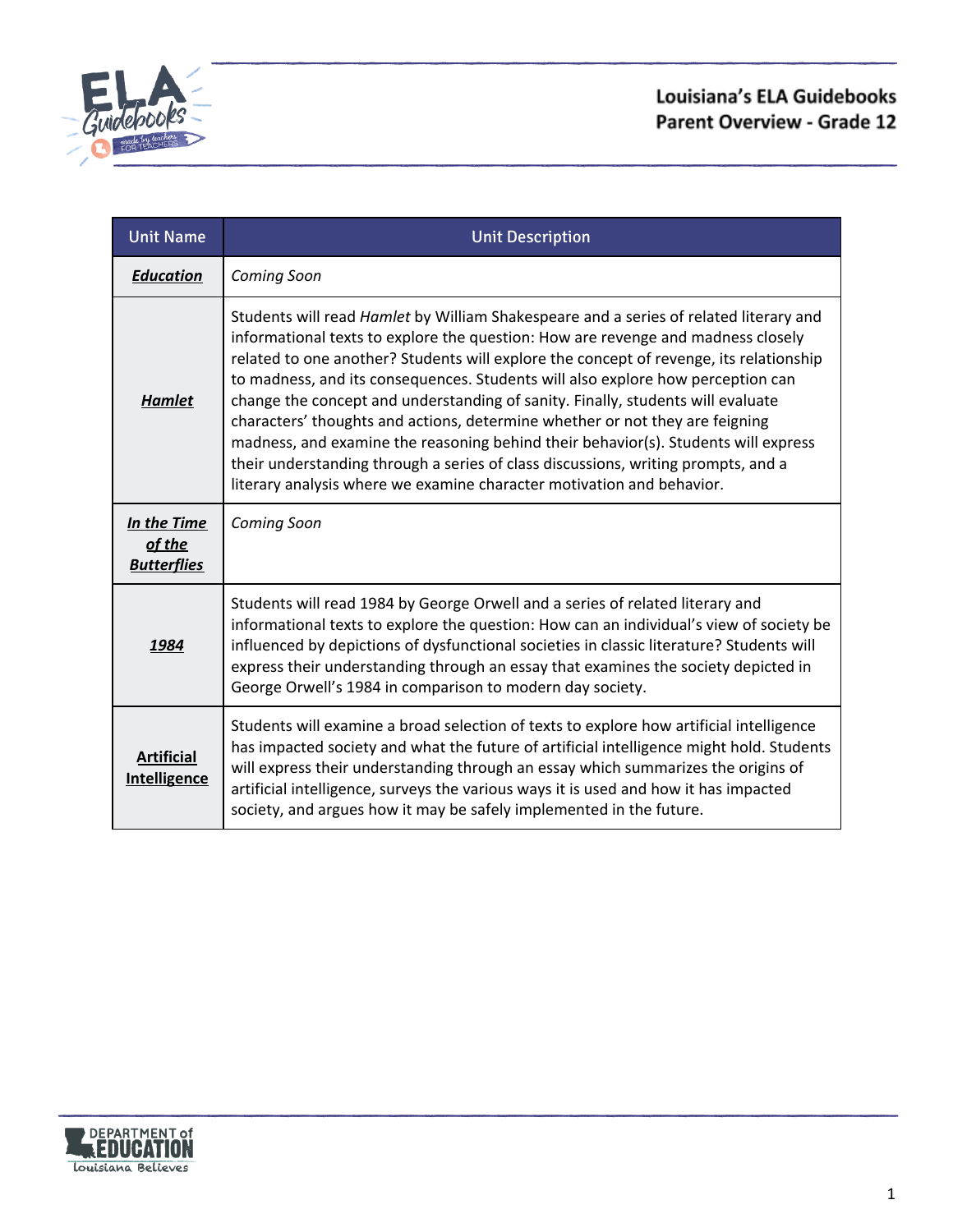

**Louisiana's ELA Guidebooks** Parent Overview - Grade 12

### <span id="page-1-0"></span>**Education**

*Coming Soon*

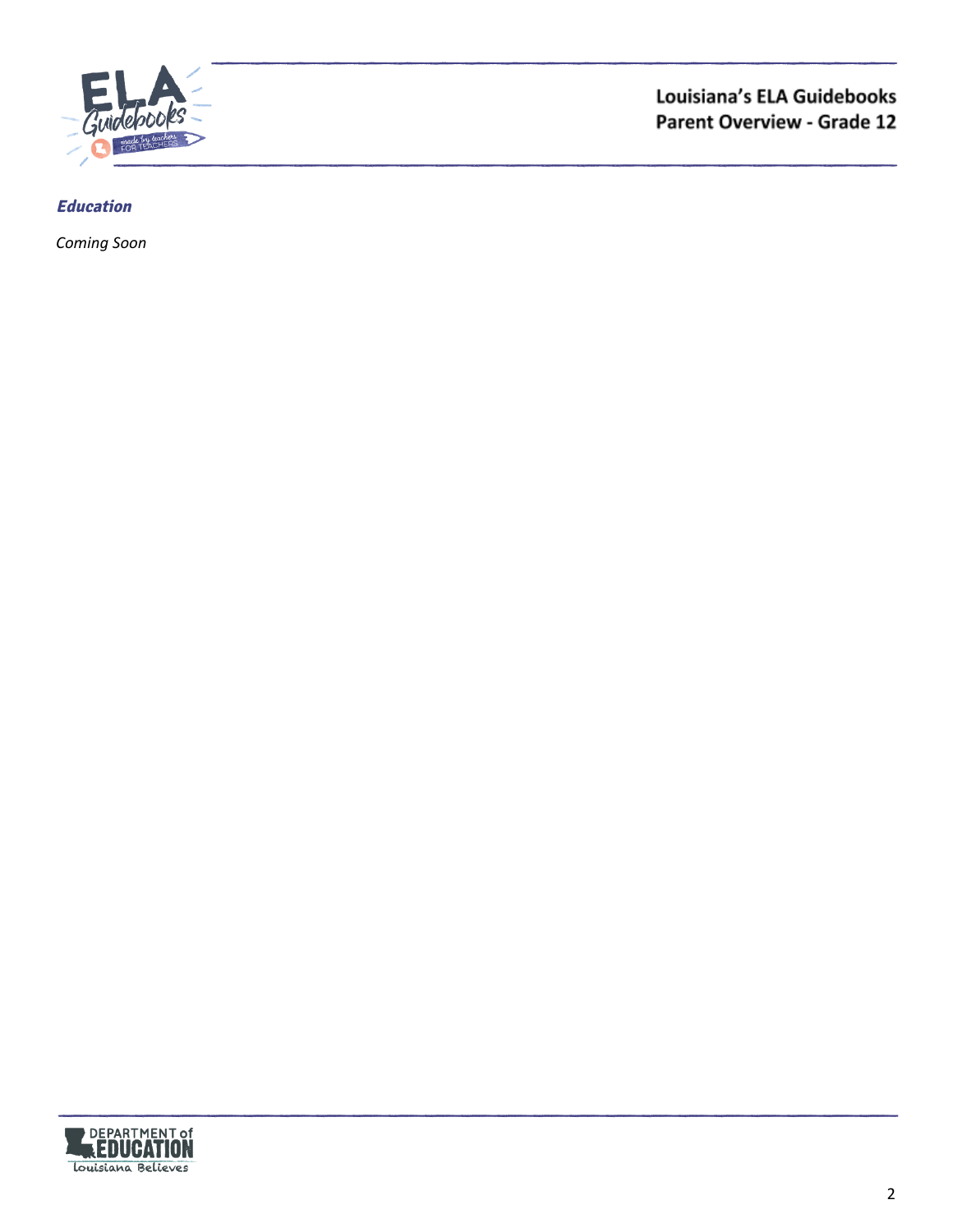

#### <span id="page-2-0"></span>**Hamlet**

#### **About this Unit**

By the end of this unit, your student will have read *Hamlet* by William Shakespeare and a series of related literary and informational texts to explore the following question: How are revenge and madness closely related to one another? Students will express their understanding through a literary analysis.

The main text they will read in this unit is *Hamlet* by William Shakespeare in which the ghost of the King of Denmark tells his son, Hamlet, to avenge his murder by killing the new king, Hamlet's uncle. Throughout this unit students will analyze the idea of how conflict influences a character's thoughts and actions. At the end of the unit, students will be asked to write a literary analysis where they examine character motivation and behavior.

#### **Unit Texts**

In this unit, students will read the following texts:

- *● Hamlet* by William Shakespeare
- *The Tragedy of Hamlet* (audiovox recording) by Audiovox
- Act I and Act II from *Rosencrantz and Guildenstern* are Dead by Tom Stoppard
- *● Rosencrantz and Guildenstern are Dead* by Clip one, Clip two, and Clip three by Tom Stoppard
- *Hamlet* (1996) Kenneth Brannagh Act 2 Scene 2 soliloquy; Act 3 soliloquy by Kenneth Brannagh
- Hamlet (2000) Ethan Hawke by Michael Almereyda
- Hamlet (1990) Mel Gibson by Franco Zeffirelli
- "Entirely" by Louis MacNeice
- "On being just crazy enough" by Joshua Walters
- "Much Madness in its Divinest Sense" by Emily Dickenson
- Excerpts of "On Human Nature" from *The Essays of Arthur Schopenhauer* by Arthur Schopenhauer
- Excerpt from "Hamlet and His Problems" by T.S. Eliot
- Excerpt from "The Real or Assumed Madness of Hamlet" by Simon Blackmore
- **Ophelia** by John Everett Millais
- *Ophelia* by Henrietta Rae
- "Introduction to Hamlet" by Amanda Mabillard
- "Why Should You Read Hamlet?" by Iseult Gillespie
- *Beckett, Ionesco, and the Theater of the Absurd: Crash Course Theater #45* by Crash Course
- Minutes 0-1:30 and 1:50-3:00 of *Rosencrantz and Guildenstern are Dead* trailer by Tom Stoppard

#### **Possible Supports**

#### **Support for Background Knowledge**

Students might need extra support with the content and texts before starting the unit. See the support suggestions in the teaching notes for the unit. Some support options are also available in the Distance Learning Guidebook Companion Feedback Guide.

#### **Support for Reading**

A downloadable audio recording of *Hamlet* is available at:

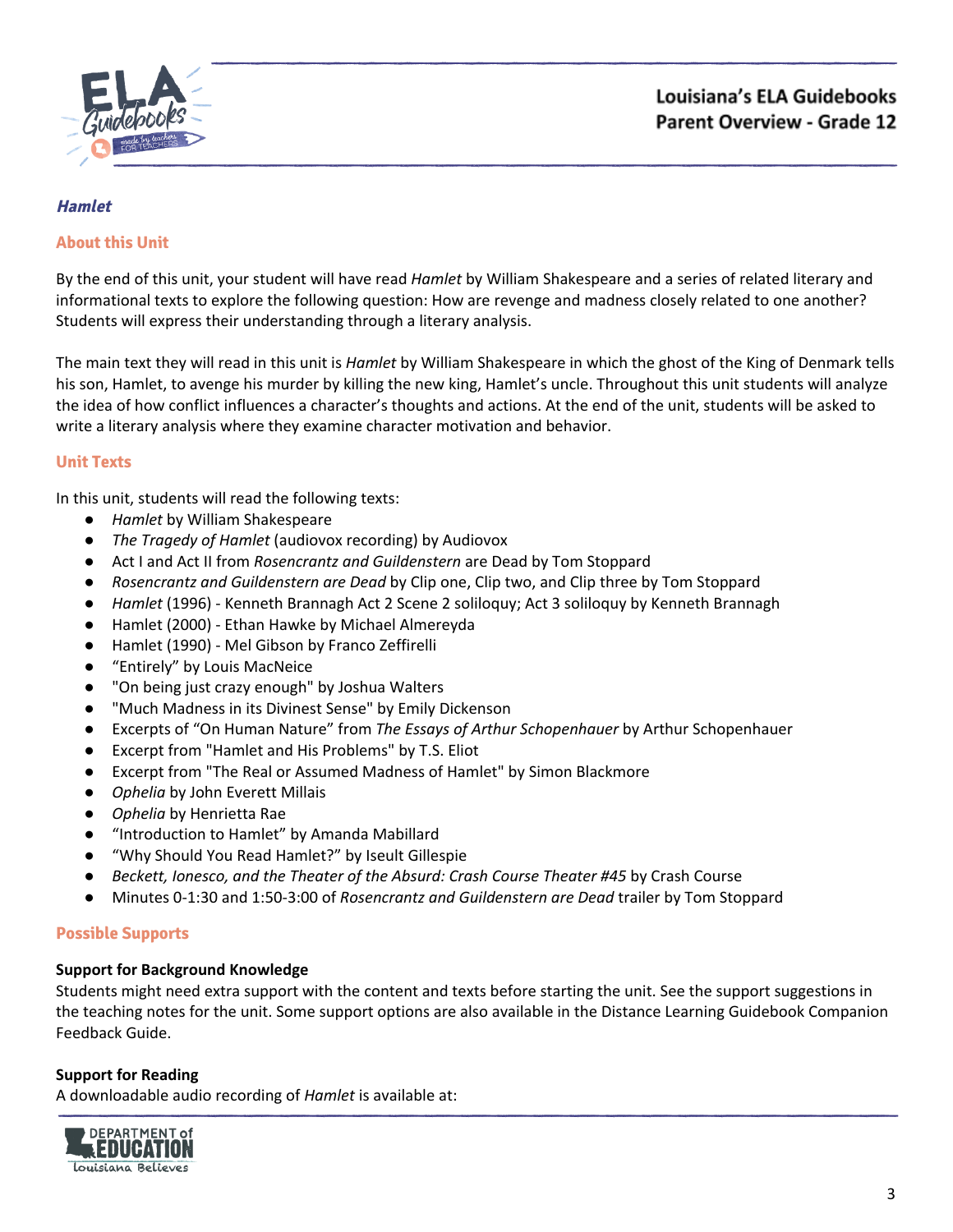

[https://www.audible.com/pd/Hamlet-Fully-Dramatized-Audio-Edition-Audiobook/B00L4BKB26?qid=1596746738&sr=1-](https://www.audible.com/pd/Hamlet-Fully-Dramatized-Audio-Edition-Audiobook/B00L4BKB26?qid=1596746738&sr=1-1&ref=a_search_c3_lProduct_1_1&pf_rd_p=e81b7c27-6880-467a-b5a7-13cef5d729fe&pf_rd_r=1DZ60DQ8JW1ECAHMAQ15) [1&ref=a\\_search\\_c3\\_lProduct\\_1\\_1&pf\\_rd\\_p=e81b7c27-6880-467a-b5a7-13cef5d729fe&pf\\_rd\\_r=1DZ60DQ8JW1ECAHMA](https://www.audible.com/pd/Hamlet-Fully-Dramatized-Audio-Edition-Audiobook/B00L4BKB26?qid=1596746738&sr=1-1&ref=a_search_c3_lProduct_1_1&pf_rd_p=e81b7c27-6880-467a-b5a7-13cef5d729fe&pf_rd_r=1DZ60DQ8JW1ECAHMAQ15) [Q15.](https://www.audible.com/pd/Hamlet-Fully-Dramatized-Audio-Edition-Audiobook/B00L4BKB26?qid=1596746738&sr=1-1&ref=a_search_c3_lProduct_1_1&pf_rd_p=e81b7c27-6880-467a-b5a7-13cef5d729fe&pf_rd_r=1DZ60DQ8JW1ECAHMAQ15)

Students who are still learning English may need to use native language to English dictionaries/translators, native language texts (when available) and other supports to make the texts more accessible. They will need more time to read the texts.

# **Support for Organization**

If students struggle with organization, you should

- $\bullet$  consider printing and using a self-monitoring checklist<sup>1</sup> to help them stay on task;
- $\bullet$  consider creating or asking students to help you create a daily or weekly to-do list<sup>2</sup> to help them stay on task and understand their responsibilities each day for school and at home;
- $\bullet$  consider visual/pictorial directions<sup>3</sup> to help them understand what they should be doing at certain times throughout the day;
- provide clear, realistic expectations for the recommended duration of work sessions, and break assignments into manageable work periods with suggested break times throughout materials to support student needs; and/or
- $\bullet$  provide visual support like social stories<sup>4</sup> and choice boards to reinforce expectations and support communication.

# **Support for Writing**

If your student struggles to write, you should

- consider using tools such as [transitions,](https://learnzillion.com/documents/157894/) grades 9-12, evidence [sentence](https://learnzillion.com/documents/157867/) starters, grades 7-12, and [organizational](https://learnzillion.com/resources/116858/) [frames](https://learnzillion.com/resources/116858/). If you are unsure of how to use these tools, you should request a telephone conference with the student's teacher for additional guidance.
- consider allowing students to respond orally while you write down their responses, **if they qualify for an accommodation of transcribed answers**; and/or
- **●** consider having students write in their native language if English is not their first language, then translate their written responses into English on another day.

<sup>4</sup> <http://www.researchautism.net/interventions/168/social-stories-and-autism?print=1>



<sup>1</sup> <https://goalbookapp.com/toolkit/v/strategy/self-monitoring>

<sup>&</sup>lt;sup>2</sup> <https://web.uri.edu/teachonline/the-power-of-to-do-lists/>

<sup>3</sup> <https://catapultlearning.com/2016/05/17/using-visual-supports-for-students-with-developmental-disabilities/>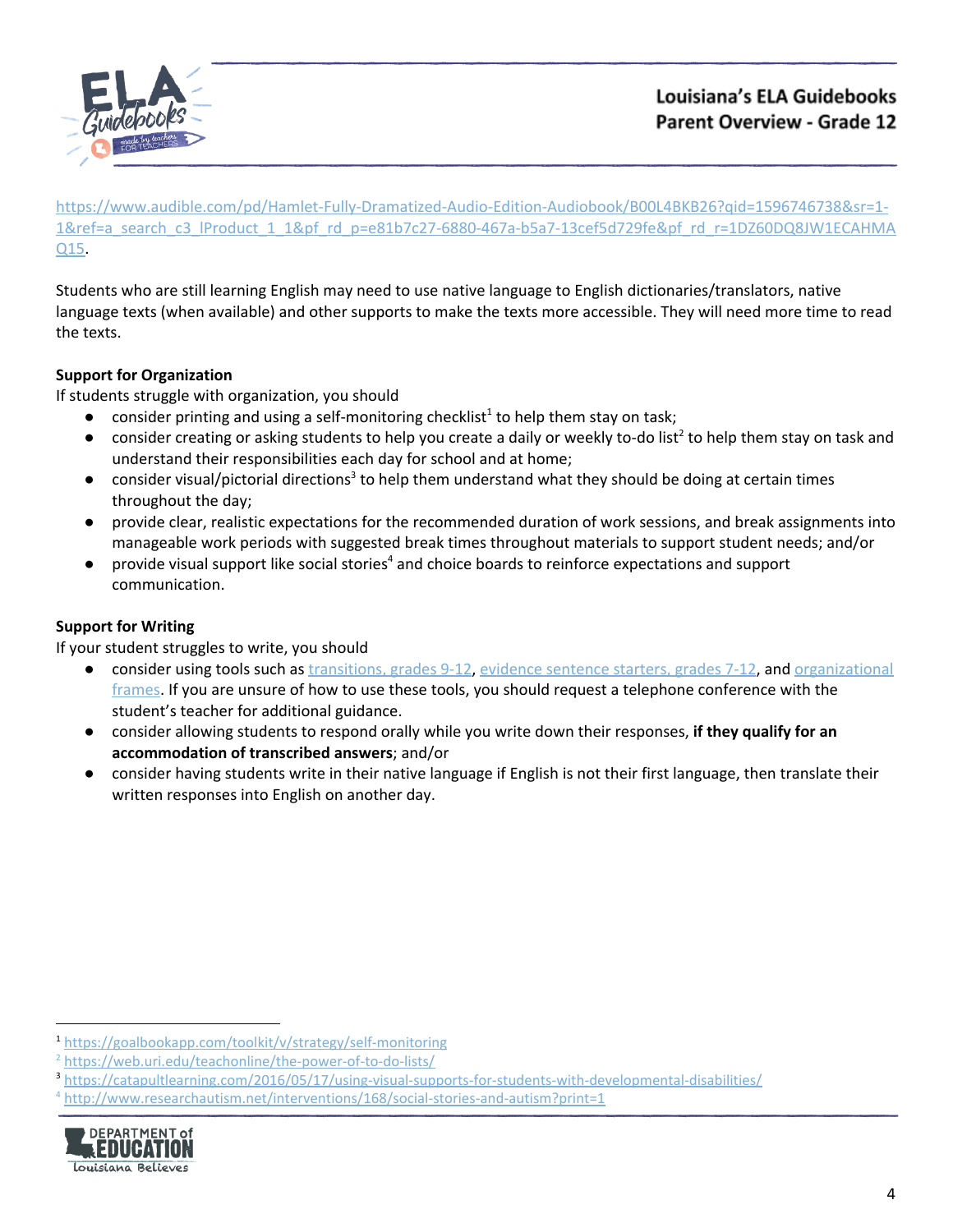

**Louisiana's ELA Guidebooks** Parent Overview - Grade 12

# <span id="page-4-0"></span>**In the Time of the Butterflies**

*Coming Soon*

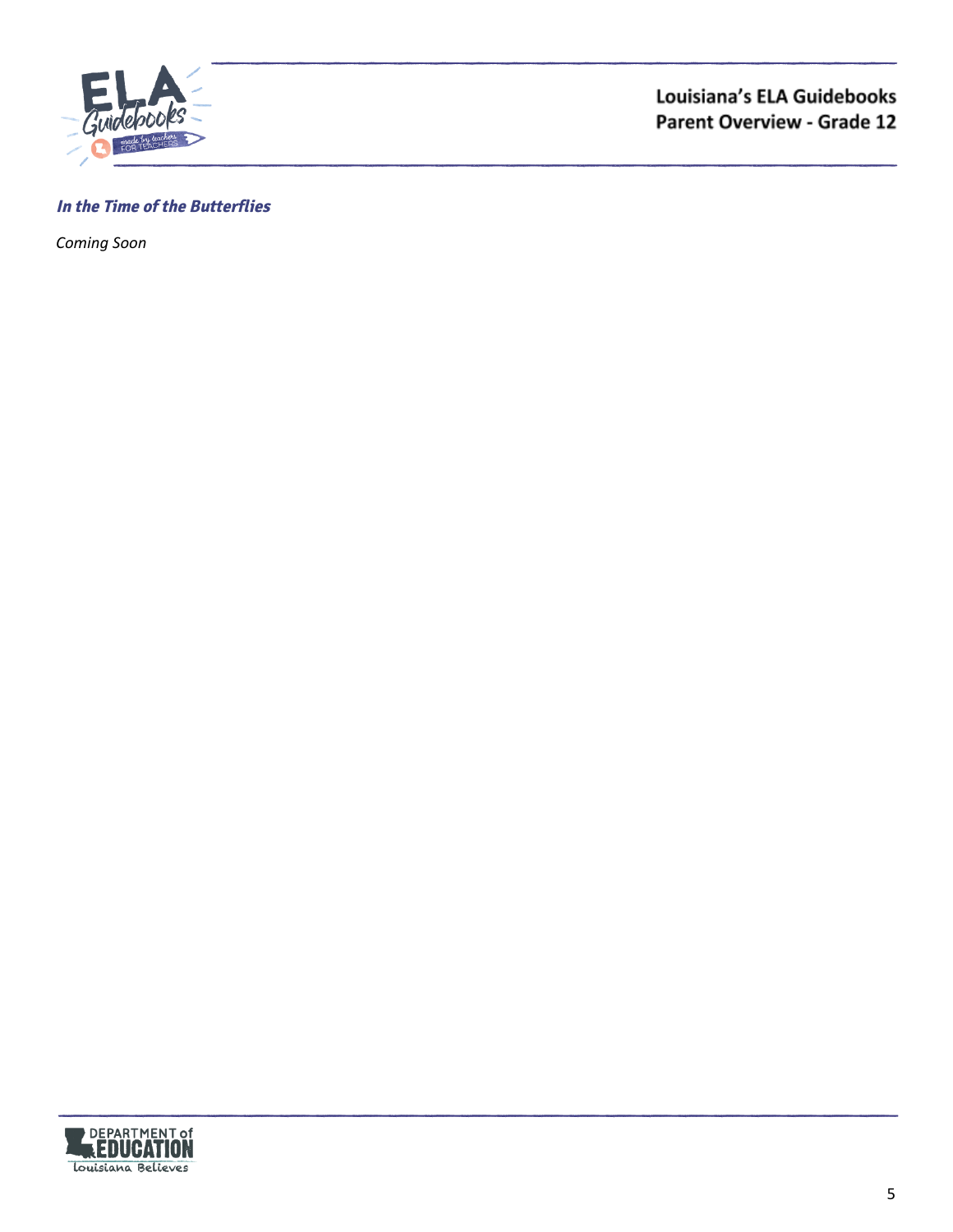

#### <span id="page-5-0"></span>**1984**

#### **About this Unit**

By the end of this unit, your student will have read *1984* by George Orwell and a series of related literary and informational texts to explore the following question: How can an individual's view of society be influenced by depictions of dysfunctional societies in classic literature? Students will express their understanding through an informative essay.

The main text they will read in this unit is *1984* by George Orwell which follows the life of Winston Smith, who is frustrated by the omnipresent eyes of The Party, and its ominous ruler Big Brother. Throughout this unit students will analyze concepts about dystopian societies and other literary and informational texts. At the end of the unit, students will be asked to write an informative essay that examines the society depicted in George Orwell's *1984* in comparison to modern day society.

#### **Unit Texts**

In this unit, students will read the following texts:

- *1984* by George Orwell
- "The Unknown Citizen" by W.H. Auden
- "The Pedestrian" by Ray Bradbury
- Excerpt from "Why I Write" by George Orwell
- "Government" by Scholastic
- "Are We in Control of Our Own Decisions?" by Daniel Ariely
- "No One Died in Tiananmen Square" by William Lutz
- "The Science Behind Why People Follow the Crowd" by Rob Henderson
- "Privacy and Information Sharing" by Lee Raine and Maeve Duggan
- "What Orwellian Really Means" by Noah Tavlin
- "When China Massacred its Own People" by Nicholas Kristof
- "Memories of Tiananmen Square" by Jiayang Fan
- Pages 174-175, 250-256, 267-269 from *Ministry of Truth* by Dorian Lynskey

#### **Possible Supports**

#### **Support for Background Knowledge**

Students might need extra support with the content and texts before starting the unit. See the support suggestions in the teaching notes for the unit.

#### **Support for Reading**

A downloadable audio recording of *1984* is available at:

[https://www.audible.com/pd/Nineteen-Eighty-Four-Audiobook/B016E9QOP0?qid=1596746822&sr=1-2&ref=a\\_search\\_c](https://www.audible.com/pd/Nineteen-Eighty-Four-Audiobook/B016E9QOP0?qid=1596746822&sr=1-2&ref=a_search_c3_lProduct_1_2&pf_rd_p=e81b7c27-6880-467a-b5a7-13cef5d729fe&pf_rd_r=6YMD47APN09PQCF722YG) [3\\_lProduct\\_1\\_2&pf\\_rd\\_p=e81b7c27-6880-467a-b5a7-13cef5d729fe&pf\\_rd\\_r=6YMD47APN09PQCF722YG](https://www.audible.com/pd/Nineteen-Eighty-Four-Audiobook/B016E9QOP0?qid=1596746822&sr=1-2&ref=a_search_c3_lProduct_1_2&pf_rd_p=e81b7c27-6880-467a-b5a7-13cef5d729fe&pf_rd_r=6YMD47APN09PQCF722YG).

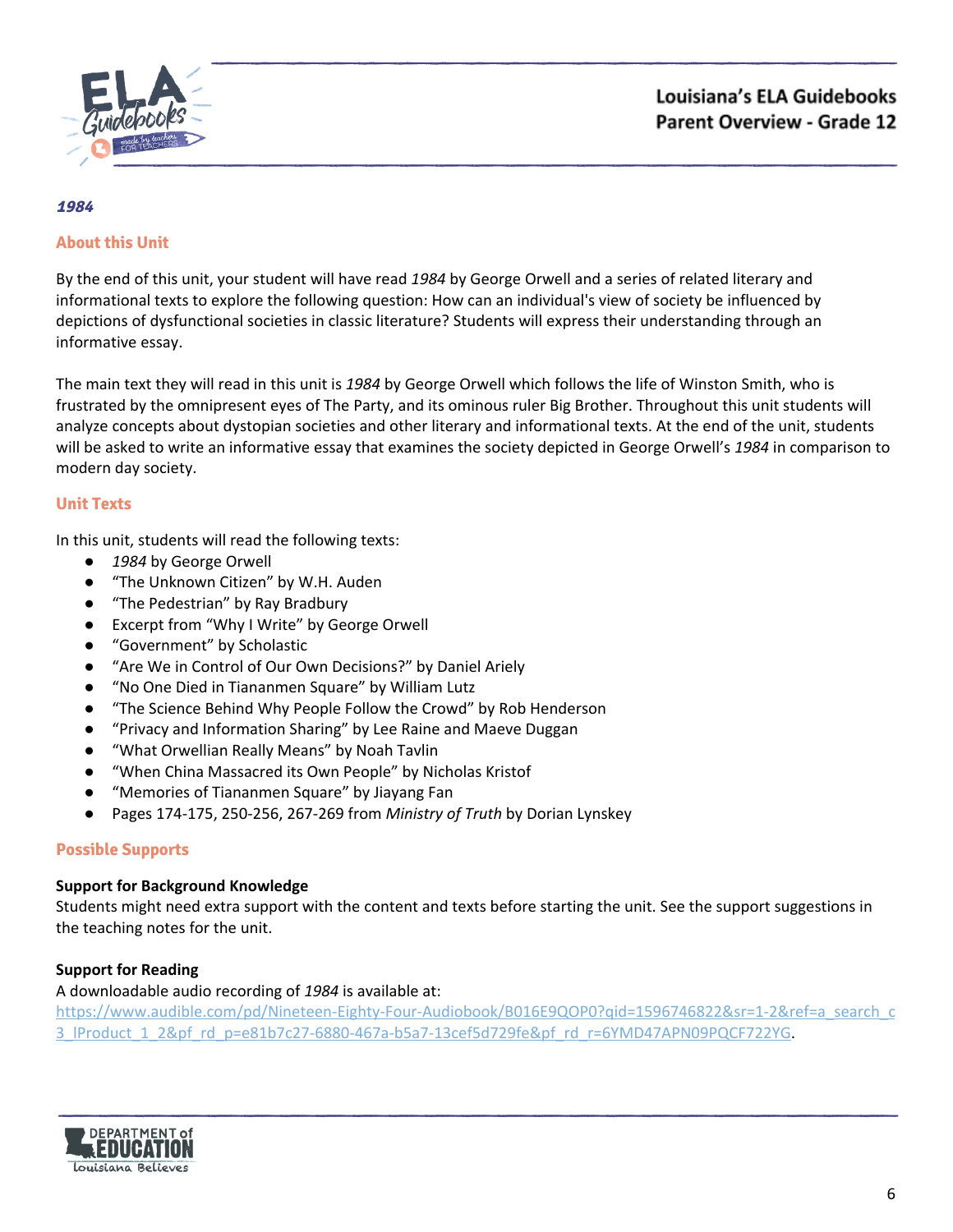

Students who are still learning English may need to use native language to English dictionaries/translators, native language texts (when available) and other supports to make the texts more accessible. They will need more time to read the texts.

# **Support for Organization**

If students struggle with organization, you should

- $\bullet$  consider printing and using a self-monitoring checklist<sup>5</sup> to help them stay on task;
- $\bullet$  consider creating or asking students to help you create a daily or weekly to-do list<sup>6</sup> to help them stay on task and understand their responsibilities each day for school and at home;
- $\bullet$  consider visual/pictorial directions<sup>7</sup> to help them understand what they should be doing at certain times throughout the day;
- provide clear, realistic expectations for the recommended duration of work sessions, and break assignments into manageable work periods with suggested break times throughout materials to support student needs; and/or
- provide visual support like social stories<sup>8</sup> and choice boards to reinforce expectations and support communication.

#### **Support for Writing**

If your student struggles to write, you should

- consider using tools such as [transitions,](https://learnzillion.com/documents/157894/) grades 9-12, evidence [sentence](https://learnzillion.com/documents/157867/) starters, grades 7-12, and [organizational](https://learnzillion.com/resources/116858/) [frames](https://learnzillion.com/resources/116858/). If you are unsure of how to use these tools, you should request a telephone conference with the student's teacher for additional guidance.
- consider allowing students to respond orally while you write down their responses, **if they qualify for an accommodation of transcribed answers**; and/or
- **●** consider having students write in their native language if English is not their first language, then translate their written responses into English on another day.

<sup>8</sup> <http://www.researchautism.net/interventions/168/social-stories-and-autism?print=1>



<sup>5</sup> <https://goalbookapp.com/toolkit/v/strategy/self-monitoring>

<sup>6</sup> <https://web.uri.edu/teachonline/the-power-of-to-do-lists/>

<sup>7</sup> <https://catapultlearning.com/2016/05/17/using-visual-supports-for-students-with-developmental-disabilities/>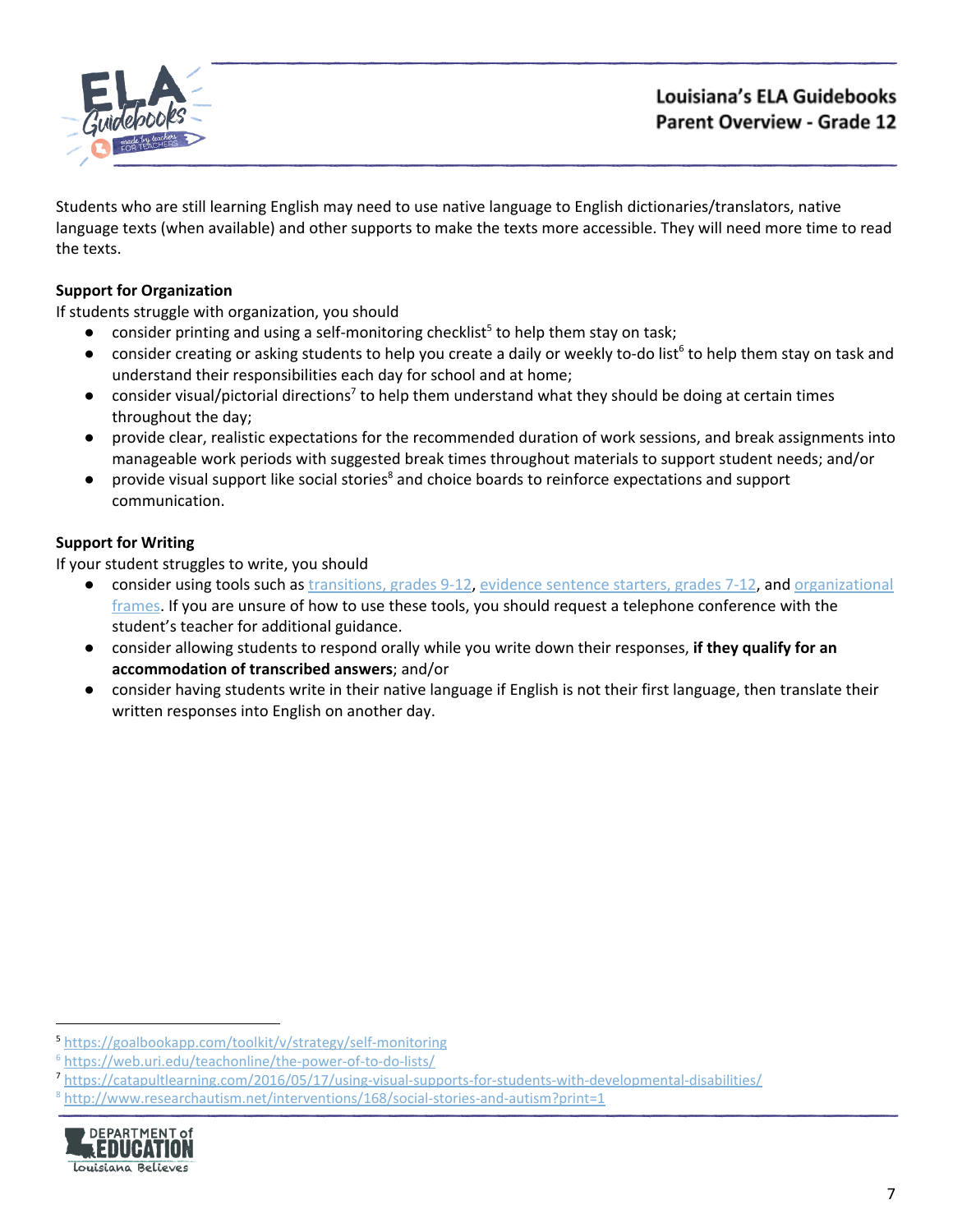

#### <span id="page-7-0"></span>**Artificial Intelligence**

#### **About this Unit**

By the end of this unit, your student will have read a broad selection of texts to explore the following question: How has artificial intelligence both challenged and benefited society? Students will express their understanding through an argumentative essay.

The texts they will read explore how artificial intelligence has impacted society and what the future of artificial intelligence might hold. Throughout this unit students will analyze how portrayals of artificial intelligence reflect fears and hopes. At the end of the unit, students will be asked to write an argumentative essay that argues whether or not society will be able to benefit from artificial intelligence without suffering from it as a consequence.

#### **Unit Texts**

In this unit, students will read the following texts:

- Chapter 16 from *Frankenstein*, *or The Modern Prometheus* by Mary Shelley
- Pages 1-8 from *Digital Soul: Intelligent Machines and Human Values* by Thomas Georges
- *The Fourth Age: Smart Robots, Conscious Computers, and the Future of Humanity* by Byron Reese
- "Modern Jewish History: The Golem" by Alden Oreck
- "There Will Come Soft Rains" by Ray Bradbury
- "Isaac Asimov's Three Laws of Robotics"
- "The promise and pitfalls of using robots to care for the elderly" by Luke Dormehl
- "Hey Buddy, Can You Give Me a Hand?" by BostonDynamics
- "What's New, Atlas?" by BostonDynamics
- "Artificial Intelligence: Past and Future" by Moshe Y. Vardi
- Fefore we give them fuzzy robots, let's try solving elderly loneliness with people" by Leng Leng Thang
- The Wonderful and Terrifying Implications of Computers that can Learn" by TED Talk
- "How AI is Dangerous" by Elon Musk
- *2001: A Space Odyssey* "Frank's Death" by Stanley Kubrick
- *2001: A Space Odyssey* "I'm Sorry Dave, I Can't Do That" by Stanley Kubrick
- *2001: A Space Odyssey* "Deactivating HAL 9000" by Stanley Kubrick
- *The Terminator* Trailer by James Cameron
- *The Matrix* Trailer by Larry Wachowski and Andy Wachowski
- "AI Won't Takeover the World, and What Our Fears of the Robopocalypse Reveal" by Steven Pinker
- *WALL-E* Trailer by Andrew Stanton
- **Her- Trailer by Spike Jonez**
- *Artificial Intelligence: Mankind's Last Invention* by Aperture
- "Known Unknowns" by James Bridle
- "The Luddite Fallacy" by Pettinger, Tejvan
- "Do Robots Deserve Rights? What if Machines Become Conscious?" by Kurzgesagt (In a Nutshell)

#### **Possible Supports**

#### **Support for Background Knowledge**